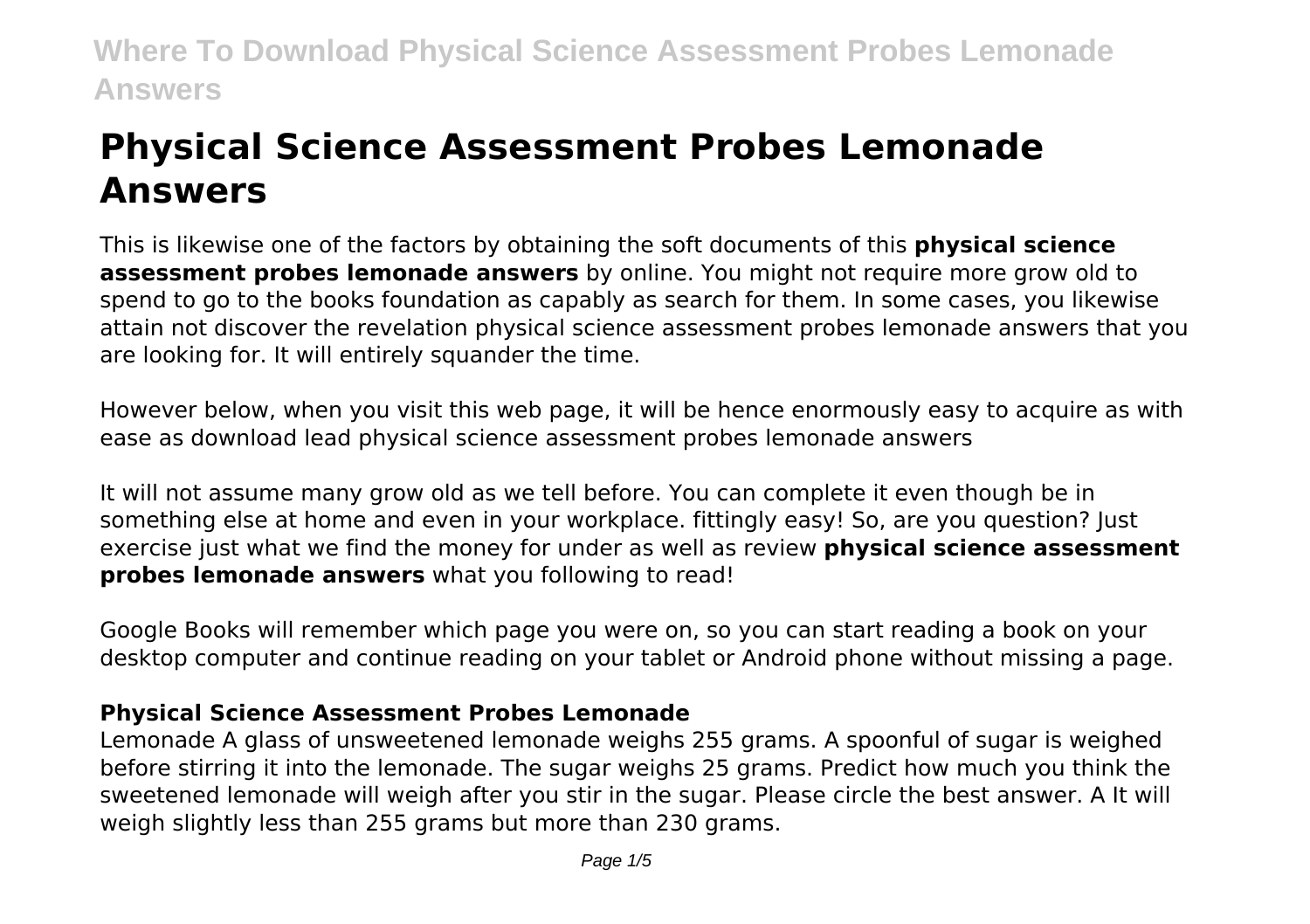### **Lemonade - National Science Teachers Association**

assessment probes in physical, life, Earth, and space science. The introductory chapter of the book provides an overview of what forma-tive assessment is and how it is used. Matter and energy probes in this book, along with suggested grade levels and related concepts, include the following: • "Ice Cubes in a Bag" (grades 3–12): con-

#### **Student Ideas - static.nsta.org**

The purpose of this assessment probe is to elicit students' ideas about the properties of atoms. The probe is designed to determine whether students can distinguish between the micro- scopic properties of an atom and the macro- scopic properties of a substance or object made up of atoms. Related Concepts.

#### **Physical Science and Nature of Science Assessment Probes**

Physical Science Assessment Probes Freezing Mia and Devon are having a summer par- ty. They need to make two sizes of ice. The large blocks of ice will be put in a cooler to keep the cans of soda cold. The small ice cubes will keep the sodas in the glasses cold. They wondered how the temperature at which ice freezes is affected by size.

#### **KM 654e-20160826074033**

Uncovering Student Ideas in Science Formative Assessment Probes - Complete Probe before unit of study to uncover common misconceptions and guide instruction. Refer to Volumes 1-4 to modify probes for your grade level.

### **PROBES - Google Sites**

82 National Science Teachers Association Physical Science Assessment Probes elementary students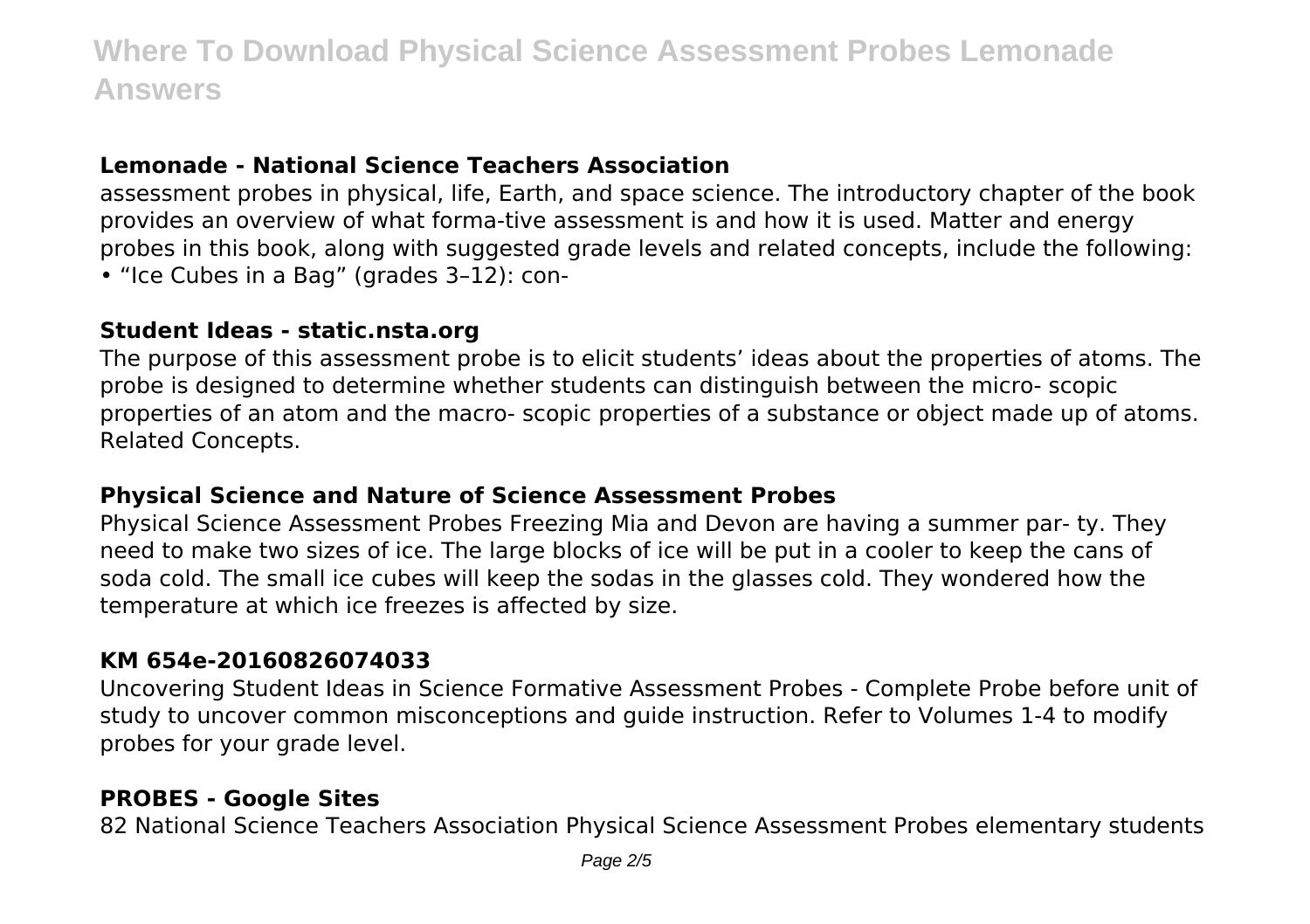have little or no familiar-ity with. This probe can also be used as a card sort. In small groups, students can sort cards listing each item into two groups—those that are matter and those that are not. Listening

# **Is It Matter?**

The popular features from Volume 1 are all here. The field-tested probes are short, easy to administer, and ready to reproduce. Teacher materials explain science content and suggest gradeappropriate ways to present information. But Volume 2 covers more life science and Earth and space science probes. Volume 2 also suggests ways to embed the probes throughout your instruction, not just when ...

# **Uncovering Student Ideas in Science: 25 more formative ...**

View Notes - Misconcept\_TOC from CHEMISTRY CHM 1045 at Miami Dade College, Miami. Concept Matrix. 24 1 Can It Reflect Light?.25 2 Apple in the Dark. 31 3 Birthday Candles. 37 4 Making Sound. 43 5 Ice

# **Misconcept\_TOC - Concept Matrix 24 1 Can It Reflect Light ...**

Probes cover topics such as physical, life, and Earth and space science; the nature of science; and unifying themes. Each volume on page 23 provides topic-specific probes. These invaluable books include teacher materials that explain content, identify links to standards, and suggest gradeappropriate ways to present materials so students learn ...

# **Uncovering Student Ideas in Science | NSTA**

This allows be to modify my teaching, compact curriculum, form appropriate groups, and measure growth. By far the best formative probes I've found are by Page Keeley. She's written several books of probes including Uncovering Student Ideas in Science Volume 1, 2, 3 and 4. The student who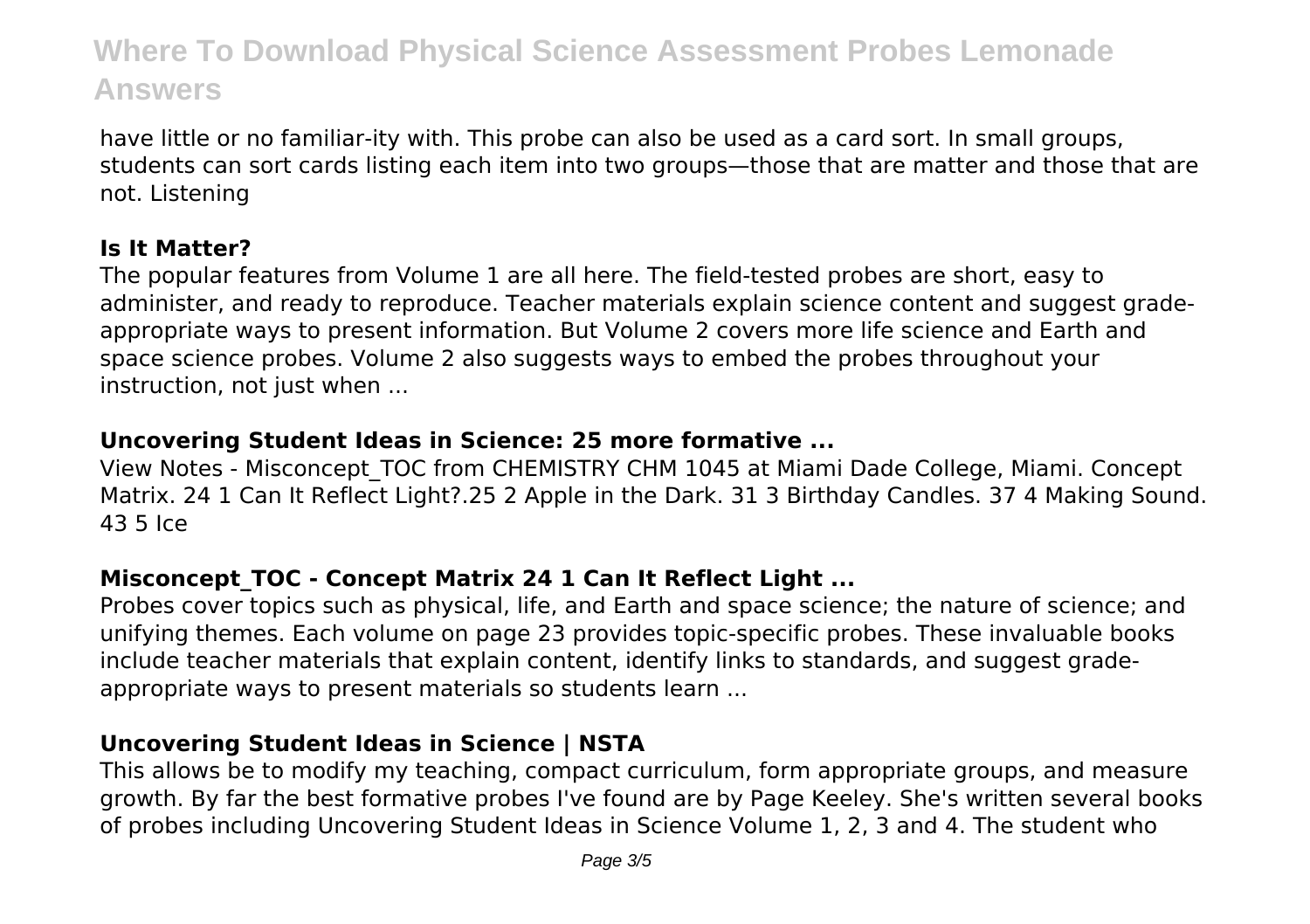answered t his probe is a little confused. Her writing ...

### **Cookie Crumbles Probe Student Work - BetterLesson**

Before your students can discover accurate science, you need to uncover the preconceptions they already have. This book helps pinpoint what your students know (or think they know) so you can monitor their learning and adjust your teaching accordingly. Loaded with classroom-friendly features you can use immediately, the book is comprised of 25 "probes"-brief, easily administered activities ...

#### **Uncovering Student Ideas in Science: 25 formative ...**

Formative Assessment Probes - Complete Probe before unit of study to uncover common misconceptions and guide instruction. ... K.P.2 Understand how objects are described based on their physical properties and how they are used. K.P.2.1 Students know objects and substances have properties. Students know objects can be described in terms of the ...

#### **PROBES - sites.google.com**

Concept matrices and probe set --Physical science assessment probes: Concept matrix --Can it reflect light? --Apple in the dark --Birthday candles --Making sound --Ice cubes in a bag --Lemonade --Cookie crumbles --Seedlings in a jar --Is it melting? --Is it matter?

#### **Uncovering student ideas in science. 25 formative ...**

68 National Science Teachers Association 8 Physical Science Assessment Probes or if they can explain what is happening at a molecular level. Administering the Probe You may wish to use visual props for this probe. Bring a beaker of water or some other clear glass, boiling-safe container to a full boil so that students can see the bubbles forming